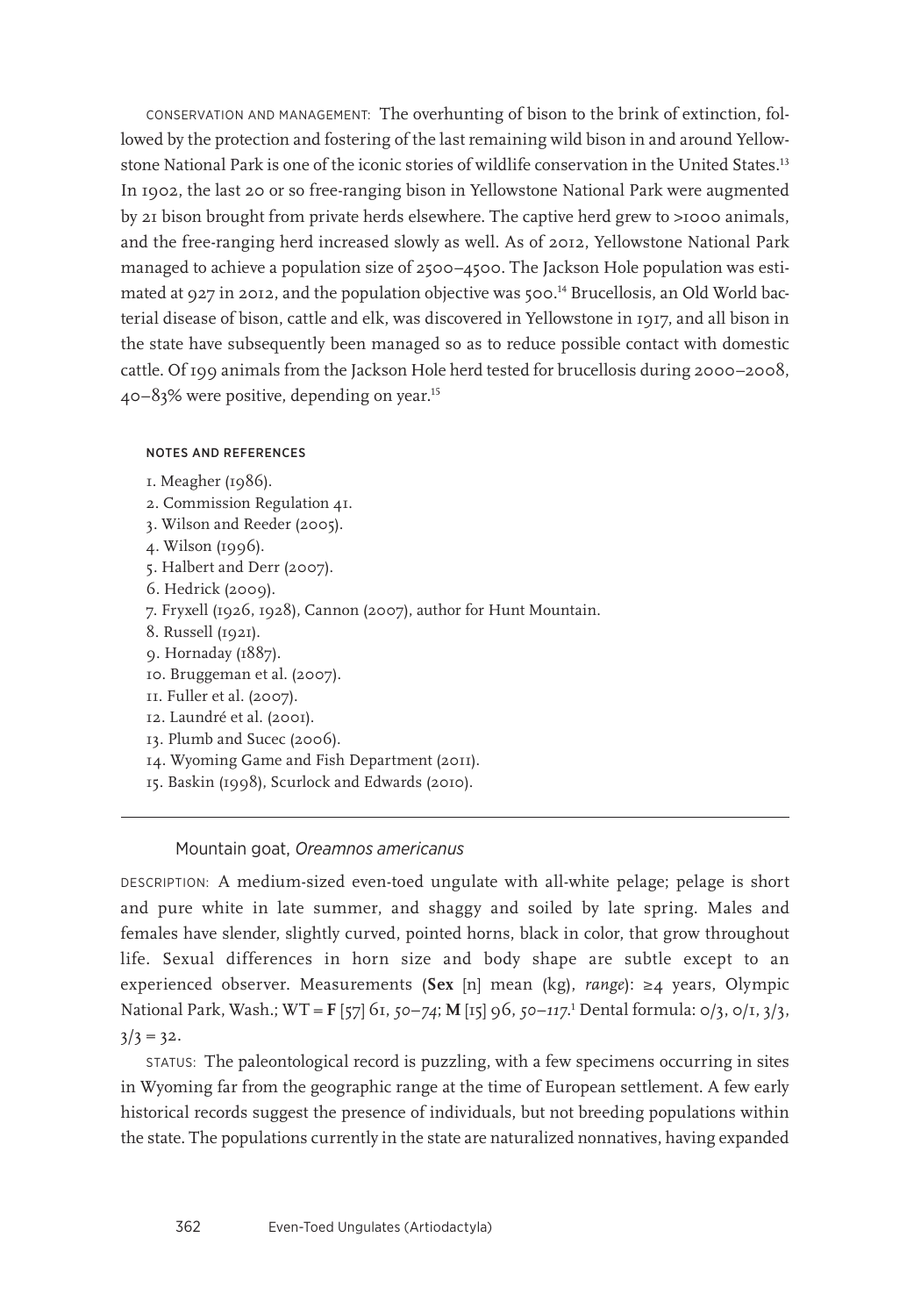

Mountain goat, Fremont Peak, 2009.





Locations from which the mountain goat (*n* = 5988 observations) has been identified from western Wyoming during 1946–2011, collected by the Greater Yellowstone Area Mountain Ungulate Project. Areas of concentration and sites where solitary dispersing animals were observed are apparent. The southeasternmost point in the Wind River Range is the 2009 sighting on Fremont Peak (see photograph). The two dated ×'s were the sites of introduction that were closest to the state line, in both cases less than 10 km (6 mi).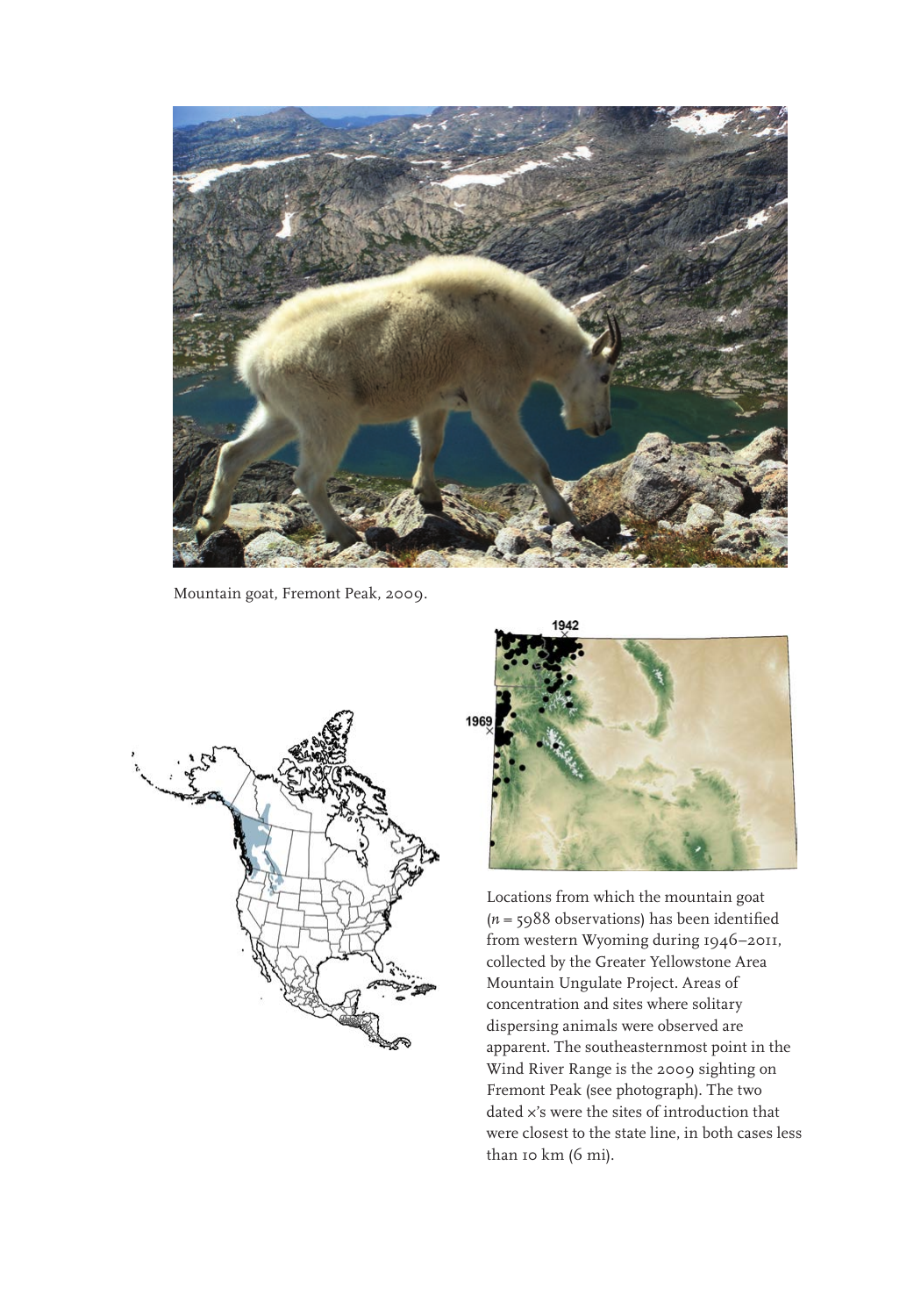into Wyoming from sites of introduction in adjacent Montana and Idaho.<sup>2</sup> The species is a "big game animal" under state law.<sup>3</sup>

NOMENCLATURE AND SYSTEMATICS: The genus name has been in use since the early twentieth century; the specific epithet is 100 years older. Of the four subspecies recognized as of 1975, the one that occurred closest to Wyoming before translocations was *O. a. missoulae*. The species is closely related to the European chamois, *Rupicapra*, and first appears in North American deposits 125,000–75,000 years ago.<sup>4</sup> Fragmentation of populations by glaciation during the Pleistocene is thought to account for low levels of genetic variability observed in interior populations.<sup>5</sup>

DISTRIBUTION AND HABITAT ASSOCIATIONS: The species was native to mountains of the northwest coast and northern Rocky Mountains (shown) before being translocated widely. Fossil remains of the species from the Late Pleistocene have been described from Wyoming, and historical anecdotes from westernmost Wyoming date from the 1840s to 1914.<sup>6</sup> The species has been introduced to South Dakota (first releases in 1924) and Colorado (first releases in 1948), but only animals from sites in Montana (first released in 1942) and Idaho (first released in 1969) have colonized Wyoming. The first recorded occurrence of the species in Wyoming was in the Beartooth Mountains in 1946. The first appearance in Yellowstone National Park was in the 1960s, with marked range expansion in the 1990s.<sup>7</sup> Reports from 2011 placed the species near Jenny Lake and Death Canyon in Grand Teton National Park.<sup>8</sup> Habitats are alpine meadows or areas near the upper limit of trees with cliffs or rocky slopes nearby for escape from predators.

ECOLOGY: The species has been studied little in Wyoming or Yellowstone National Park, but elsewhere has been found to eat a mixture of grasses, forbs, and shrubs that is similar to the diet of bighorn sheep. Across studies conducted in summer, mean grass component was 52%, forbs were 30%, and browse was 16%. In winter, the respective values were 60%, 8%, and 32%.º Mineral licks are important to the species and can result in travel across dangerous terrain to sites where goats concentrate.10 Seasonal shifts in elevation are common but variable across studies; goats in southeastern British Columbia used sites in winter that were restricted in area, more rugged, with more southerly exposures and farther from trees than in summer.<sup>11</sup> Twinning is rare, and females produce their first young at 3-7 years, so population productivity is low.12 Predation is likely the primary cause of death in native populations, with wolves, bears, and mountain lions contributing.<sup>8</sup> Deaths attributed to accidental falls and avalanches also have been reported.<sup>13</sup>

CONSERVATION AND MANAGEMENT: Considerable discussion attends the issue of whether mountain goats were present in Wyoming (or Colorado) at the time of settlement, and before the time of translocations to near the border. Accordingly, there is some uncertainty as to whether the species should be managed as a native or an introduced species. This is especially relevant in Yellowstone and Grand Teton National Parks, where nonnative mammals are regarded as nonnatural members of the animal community, which also includes bighorn sheep.14 The overpopulation of Olympic National Park by introduced mountain goats in the late twentieth century, followed by population reduction and attendant public